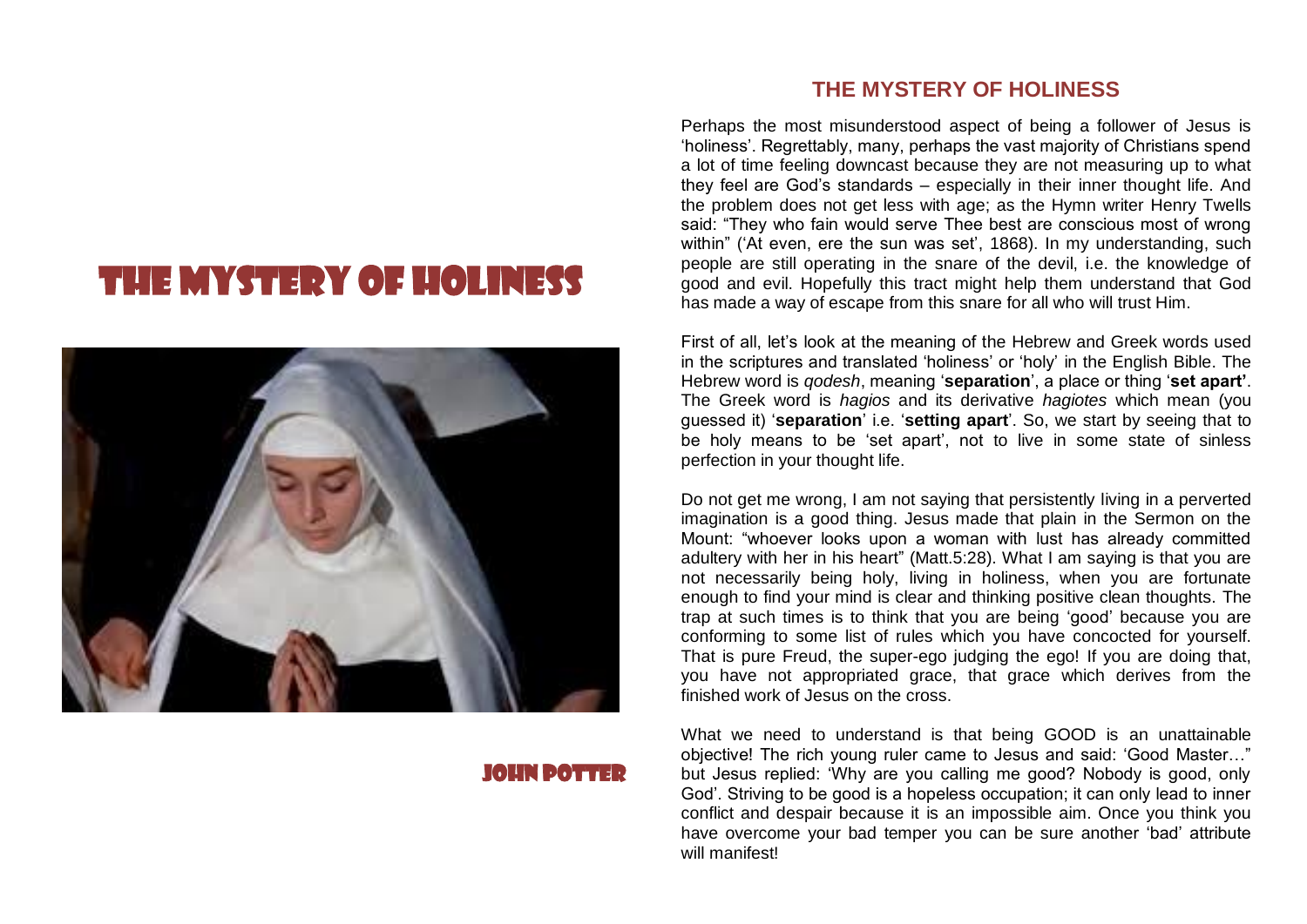#### **ESCAPING THE PROBLEM**

The devil's snare is a universal problem and humans, through time, have devised a number of useless ways of escaping from it:

#### **Confession**



This idea was developed by the architects of the Great Apostasy. It starts with the proposition that we can never stop 'sinning' but we can be absolved if we confess our sin before one of God's representatives, a priestly caste. The priest will prescribe some action for us to undertake to demonstrate our penance and the whole process will be completed on Sunday morning during Mass which concludes with the pronouncement 'you are a forgiven people'! This system certainly makes people feel better, and there is certainly no lack of people who seek to find benefit in it. (It is also a good economic system as the 'old churches' have amply demonstrated). But with regard to 'holiness',

the problem with this system is that the benefit only lasts for a week  $$ weekly confession and attendance at Mass is obligatory if we wish to remain 'holy'! Missing Mass for any reason is still listed as a 'mortal sin', although, these days, most Catholics take this idea 'with a grain of salt'.

#### **Traditional Legalism**

Primal groups across the world have devised a system based on a set of actions that were approved by the ancestors in the distant past and have been passed down from generation to generation. The idea here is that if you follow the tribal rules you can be sure that we are acting righteously; if you act outside of the rules you can be sure you are not acting righteously and are in danger of being cast out of tribal society. It is a better system than confession in that it provides an on-going assurance that we are walking in 'holiness' when we stick to the rules. In such societies, the behaviour of children under twelve is closely watched by adults; in a village



all adults can discipline any child, and children are warned that when they are totally on their own the ancestors are still watching. At puberty girls and boys are instructed in the rules in initiation schools. After that they enter a time of training in adult practices which climaxes when they reach full adulthood at age thirty. The spiritual connection in

this case is that the spirits of the ancestors (in the sky) are available to provide counsel to tribal leaders and, because they are located close to God in the heavens, able to carry requests based on tribal needs to the Creator God. An important responsibility for village headmen is to meet with the ancestors each month on the full moon and present offerings and make requests with regard to certain needs which are of current concern. The problem with this system is that innovation is impossible with the result that most primal groups tend to live in abject poverty.

#### **Dualism**

In 216 AD an Arsacid Persian named Amani developed a religion called Manicheism which spread like a wild fire throughout the Roman Empire. Amani's key proposition was that the human soul was essentially good but the body was essentially evil – a strong dualism. Manicheism eventually declined as a world religion but the idea persisted in such practices as the Inquisition (which burned people at the stake to rid their good soul of their evil body) and self-immolation practices like flagellation (beating the body to get the mind free of evil thoughts). Sadly, many people sitting in Christ-



ian churches today still see the body as evil and the close association of the sexual organs with excreta still leads many to hold Victorian attitudes with regards to sex. I knew a missionary (an excellent man by the way) who used to ride a motor-bike over rough ground when he was feeling a little randy. But this was perhaps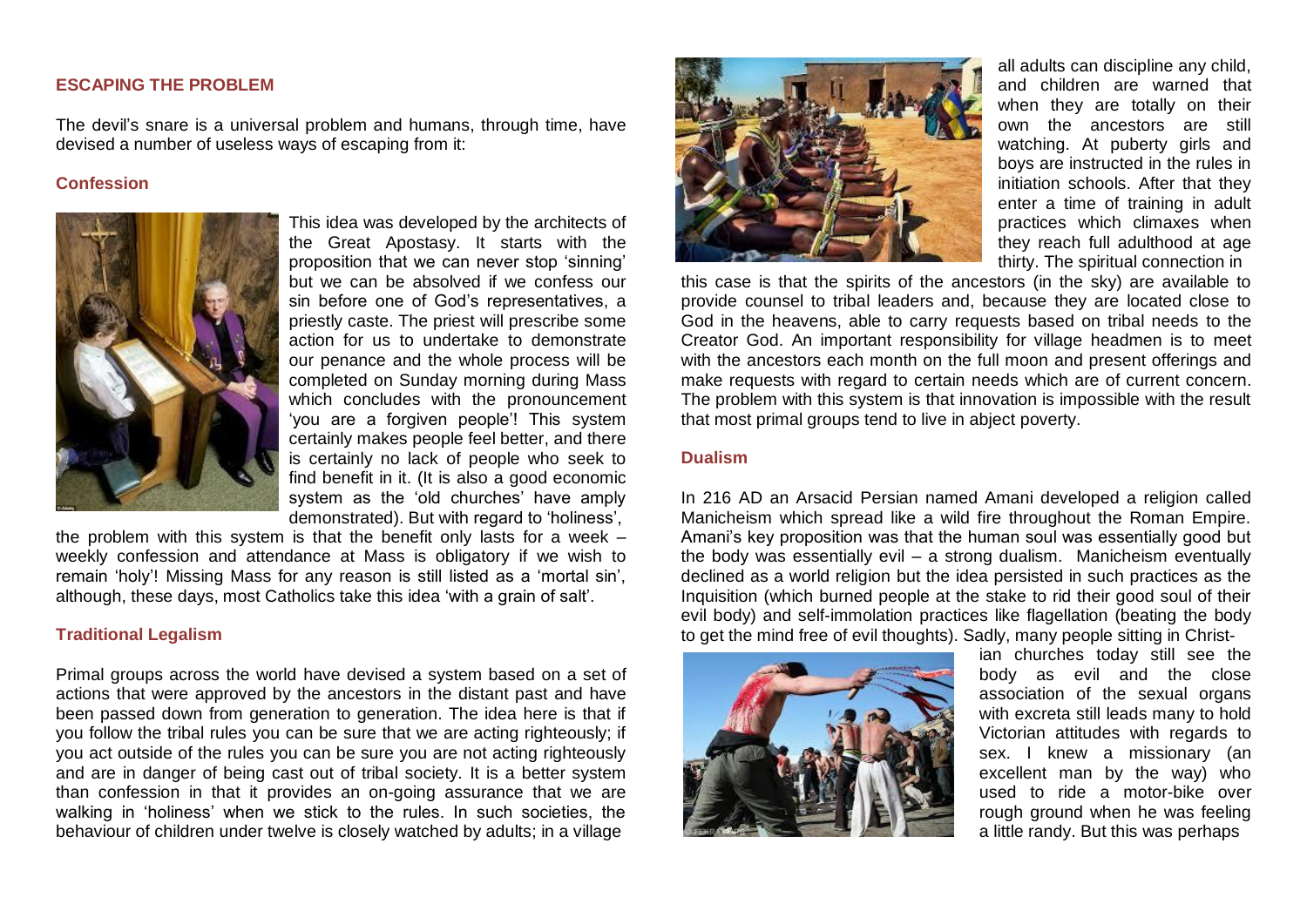better than the case reported by Cohn of a monk who beat himself with a spiked whip until his body was covered with blood and then asked God to forgive his sins!

#### **BEING SET APART**

The first thing we need to know is that God is not interested in 'good' and 'evil'. What he is interested in is His program to develop His plan for the *cosmos* that He created for His own pleasure, and He is interested in knowing who will join in Him in this project, i.e. act as the 'sons of God' (John 5:19; Romans 8:14; Galatians 3:26- and Hebrews 2:10). **The call is for us to abandon our own projects and find a part in God's purposes** – this is what the scriptures are talking about when it speaks of being 'set apart', i.e. being in **a genuine state of 'holiness'**.

If we are out of relationship with God we have no way of knowing what God's purposes are and have no way of knowing what He would like us to do. **Everything we do 'misses the mark'**, i.e. is 'sinful'. To participate in God's agenda we need some way of connecting with Him. We cannot arrange this ourselves but God has organised it. He has arranged that we can be indwelt by the Holy Spirit, in the *koilia* (belly) region and from there the Spirit can break the veil and set up an intimate communication directly with our hearts and minds – *see the Tract: The Holy Spirit*. This is the New Covenant relationship (Heb.8:10-12) by which God writes His 'laws' on our inward parts. It is not a matter of being sinless but of being RIGHTEOUS, that is, **thinking God's thoughts**. When we are thinking God's thoughts and acting upon His instructions we are said to be acting in FAITH and can be sure that what we are doing is RIGHT. We do not get our instructions from traditions, even though they are good traditions; we get our instructions directly from the Holy Spirit within us. Paul reminds us that when we do this we are NOT UNDER SOME LAW which determines what is good and what is evil (Galatians 5:18). Where the Spirit of the Law is there is liberty!!!

There remains one problem: even the best of us is not always found walking in the mind of the Holy Spirit. There are two main reasons for this: (1) we tend to fall back into old human patterns of thinking in the midst of our busy lives; and (2) we are constantly being attacked by demonic forces which put ideas in our heads which are contrary to what the Spirit would want. Both problems can be dealt with by developing a healthy praise life, continually speaking to ourselves in 'psalms and hymns and spiritual

songs, singing and making melody in our hearts to the Lord' (Ephesians 5:18-19). (NB the Holy Spirit helps us do this – we are not alone). The second problem requires the Holy Spirit to take us through lessons in spiritual warfare that lead to us having a spirit of discernment as to what is God and what is not God; this can take time because the enemy's attacks can be extremely subtle. While we are learning healthy life practices **we are going to make plenty of mistakes**. The Lord understands our frailty and ignorance and has ways (disciplines) which help keep us on track. If we **welcome His disciplines** He continues to treat us as sons; if we walk away from His disciplines, like Cain, we lose our relationship with Him. This is what GRACE is all about – God over-looks it when we are missing the mark through ignorance, **giving us time** to **set ourselves apart** to serve His interests rather than some useless venture of our own. This is genuine HOLINESS!

#### **THE HARD SAYINGS OF JESUS**

Sadly, many believers continue to look to principles and laws to guide their daily living. For such people Jesus provided a few laws of His own, not to call us into a new legalism but to show us how impossible it is to please God by our own efforts. If you wish to live this way maybe you should consider the following;

- Rule 1: Do not worry about what you will eat or drink, or what you will wear; seek first the Kingdom of God and all these things will be added unto you. (In other words 'do not worry', just ask the Lord what to do about eating and drinking and He will give you the guidance you need). And don't worry about tomorrow, just concentrate on dealing with the problems you face today (Matthew 6:25-34).
- Rule 2: Do not lay-up treasures for yourself on earth, rather lay-up treasure in heaven (Matthew 6:19-24).
- Rule 3: Love your enemies, bless them that curse you, do good to them that hate you and pray for those who despitefully use you (Matthew 5:43-48).
- Rule 4: When you give a supper, do not call your friends, relatives and rich neighbours (they will only invite you back again) but call those who are really needy (Luke 14:12-14).